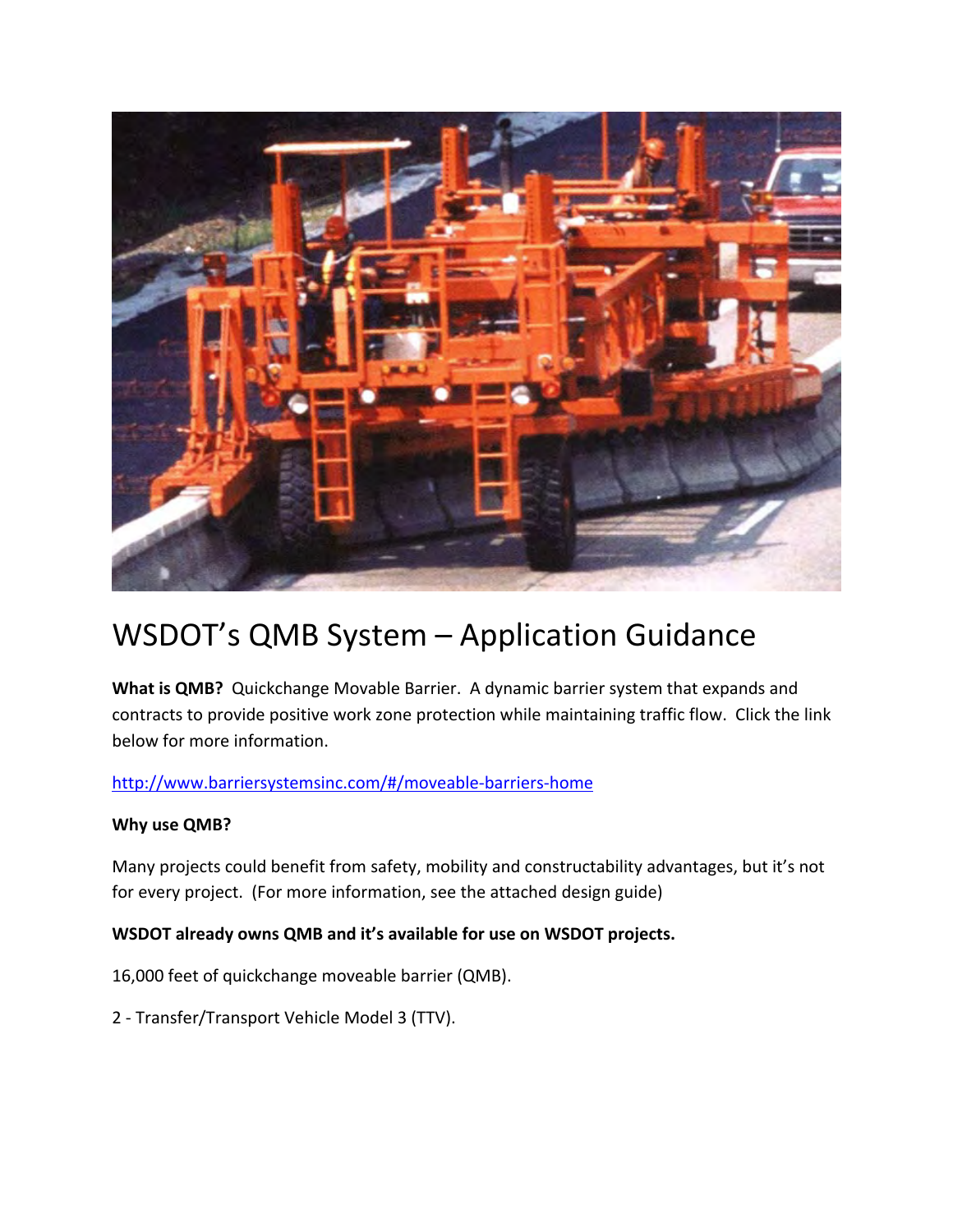**Find out** if your project would be a good candidate to consider for QMB. The following guidance offers valuable information gathered from previous WSDOT experience, a manufactures design guide, example special provision, cost estimating information and resource contacts.

## **Designing a traffic control strategy with QMB:**

WSDOT and FHWA emphasize the use of positive protection devices in works zones. Guidance in the Design Manual Chapter 1010.10 lists one option to use QMB. A work zone impact analysis may indicate a need to consider a barrier protected work area and QMB may provide a level of protection above that of temporary concrete barrier with more flexibility.

The most common method where QMB is used is a shoulder application. During peak traffic hours the barrier is on the shoulder protecting equipment, materials, drop‐off etc but not encroaching on traffic lanes. During off‐peak hours, adjacent lanes can be closed and the QMB moved out into the closed lane to provide a larger protected work area or a work/haul vehicle access lane. Existing lanes could be narrowed to provide a buffer space to place the barrier when the entire existing shoulder is the work area.

Another strategy consideration, for locations that traffic volumes would allow it, such as on a divided highway is a long duration one direction total closure with a traffic crossover and using QMB as a moveable median to change the number of lanes in a direction to accommodate peak traffic flow. Lane width reductions and adequate shoulder depths for traffic will most likely be required.

A similar strategy can be used for divided highways with an existing median barrier. One side of the highway can be closed with traffic crossing over to the side. The QMB is moved off the existing median barrier to provide separation from opposing traffic and the existing median barrier provides protection for the work area. This could be done for nightly work operations or weekend closure type operations and returning all the lanes in both directions during peak times.

Roadway and bridge widening projects that require maintaining high speed multilane traffic are the most common category for potential QMB use, but many others could be easily evaluated as well.

*To summarize, any long duration project where it is desirable to provide positive protection that expands and contracts between traffic and the work area could be considered for QMB.*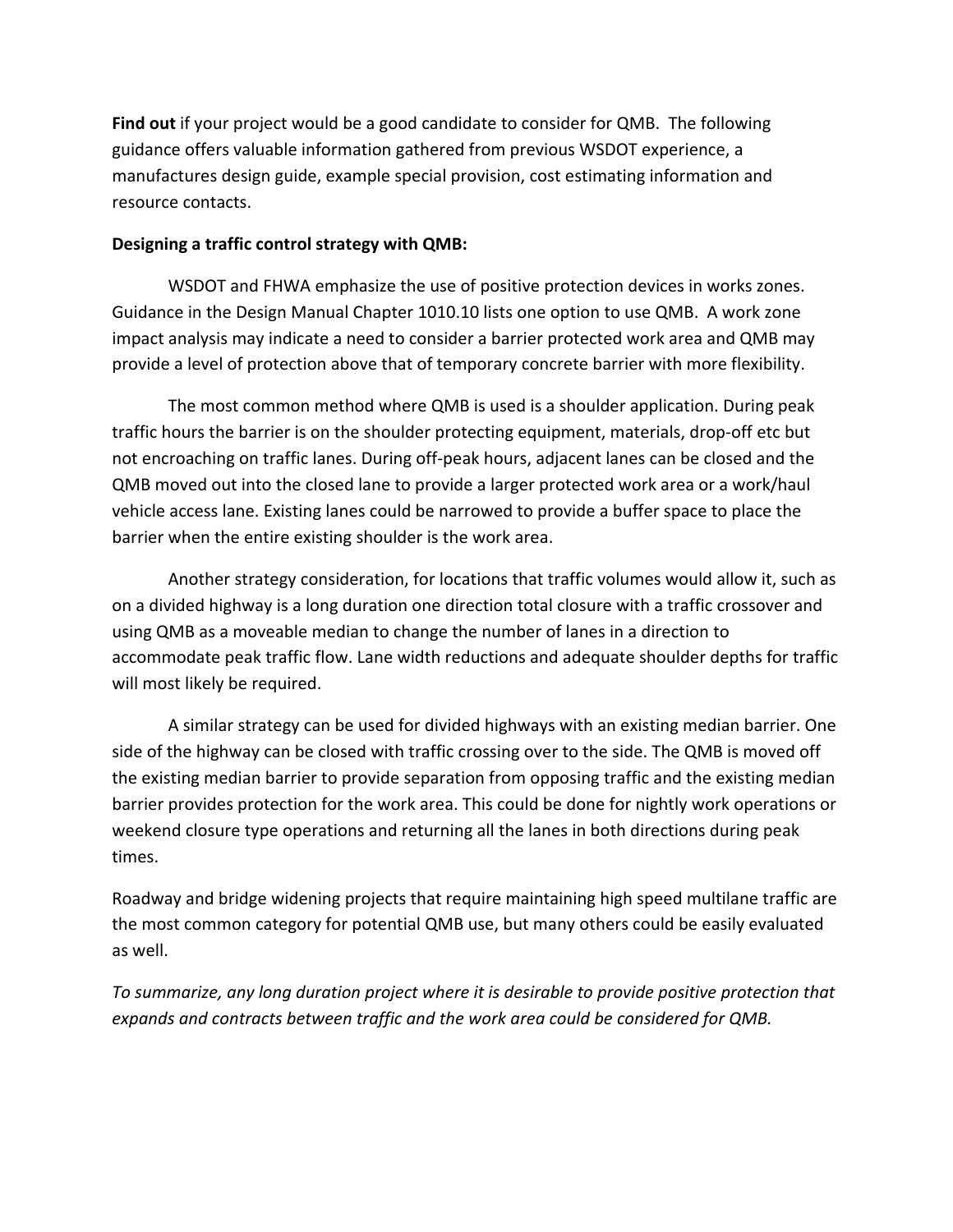#### **How to include WSDOT's QMB in your TMP:**

Early planning and scheduling is required to include QMB as part of your Transportation Management Plan (TMP) for a project. Barrier and Transfer Machines are also available for rent through Barrier Systems Inc. This may be an option if the WSDOT QMB or TTV's are not available, but of course the cost will be higher.

Include the special provision **WSDOTQMB** to supplement section 6-10 of the Standard Specifications for the Contracting Agency provided QMB and TTV. This special provision provides information about the QMB, TTV and contact information for the manufacturer Barrier Systems Inc. The Contractor will be required to pick up the barrier and vehicle from the location provided and in accordance with the dates to be provided.

Contract pay items created by the inclusion of the special provision are:

"Initial Delivery and Placement of QMB" Lump Sum.

This item will pay for pickup from listed location, placement in the initial location per the traffic control plans, training Contractors operators and final delivery back to the listed location.

(Use \$15 per foot for the amount of QMB to be used on the project.)

"Moving QMB with TTV" per Linear Foot.

Pays for all costs of operating the TTV including fuel and maintenance.

(Use equipment operators time and estimated fuel use to move a run of QMB and calculate a per foot estimate. As little as \$0.05 per foot has been bid when short runs of QMB have been moved daily and up to \$1.50 per foot for longer runs move only a few times in a project.)

"TTV Mobilization" Lump Sum

For all costs associated with transporting the TTV throughout the project. (It requires a trailer to deliver the TTV. Consider the distance the delivery to the project site. Range on projects has been \$1,500 to \$5,000)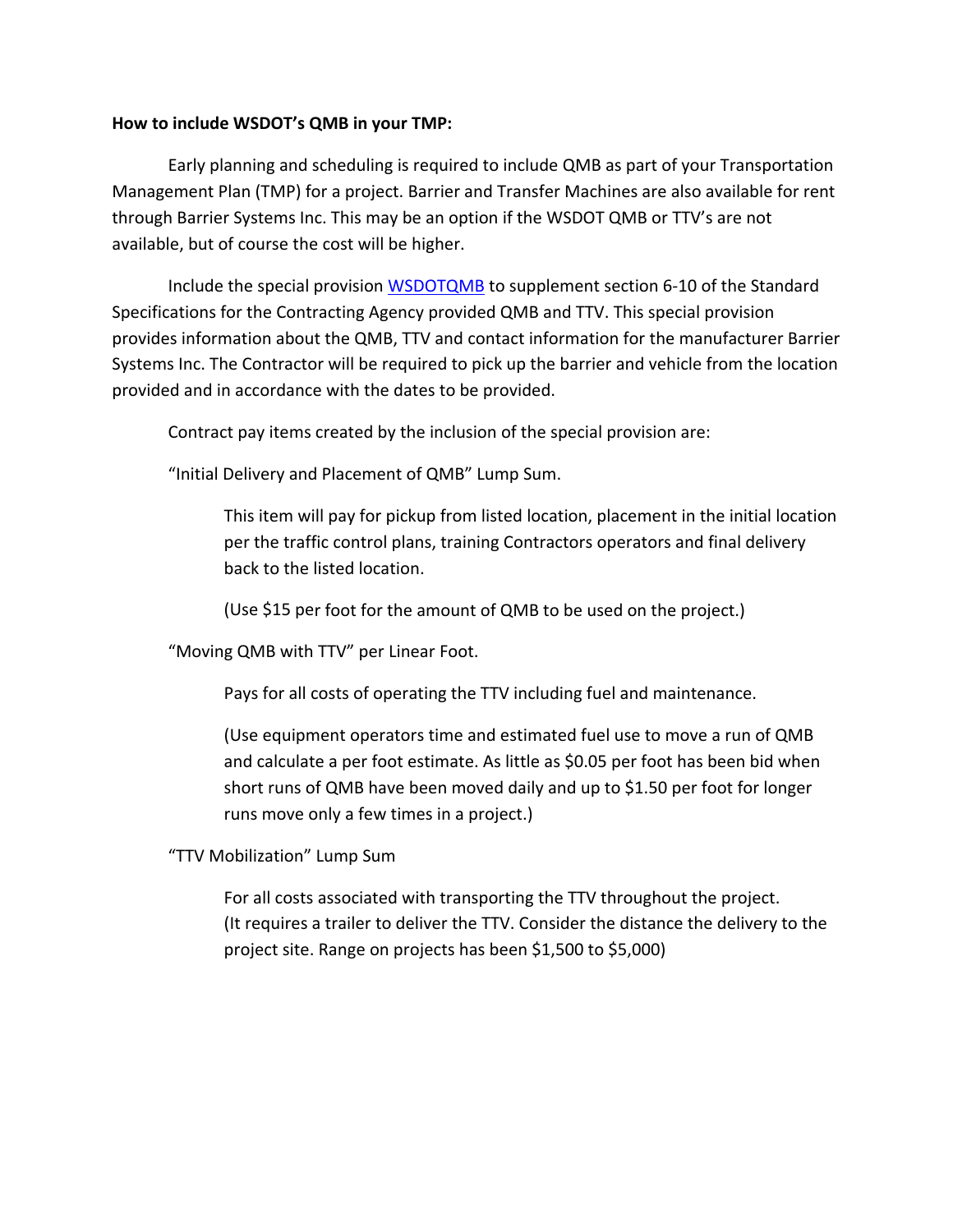"Removing and Resetting QMB" per Linear Foot.

Use if your project will require the QMB to be move longitudinally to another location on the project or to a temporary storage location during the contract.

(Use \$11 per foot)

"Force Account Replacement Parts for TTV"

This pays only for parts due to normal wear and tear of the TTV per section 1‐ 09.6 Item 2.

(\$10,000 estimate)

In general, past experience has shown that QMB may be somewhat more expensive when compared to traditional temporary concrete barrier. However, when you consider the benefits beyond fixed in place temporary concrete barrier, such as reduced lane closure costs, more protected work area for the contractor and continuous positive protection, dollars alone do not provide a true comparison.

#### **Traffic control plans and other issues:**

Site specific traffic control plans will be required to show the QMB location(s) on the project or in each project stage. Temporary impact attenuators may be required to protect the QMB ends (The Absorb 350 was developed specifically for use with QMB and connects to and moves with the QMB via the TTV) or a TMA may be used on some applications. Guarding the QMB end behind existing barrier, guardrail or locating outside of the clear zone may be an option. Associated traffic control plans with signing, devices, and temporary channelization will be needed when the QMB moves effecting traffic operations. A protected location should be shown on the plans for the TTV when not in use. The cost of using WSDOT owned QMB and TTV's on contracts versus Temporary Concrete Barrier has been somewhat higher even though they are provided "free" to the contractor. The Contractor must still mobilize barrier onto and off the project and there are operating costs to operate the TTV in moving the QMB as needed to establish the protected work area. The advantage of QMB is the traffic control strategies that are not possible with temporary concrete barrier. Workers, equipment and the work site can be protected during working and non‐working hours even when work requires short duration lane closures. TEF charges for the QMB no longer apply as the cost of the QMB has been amortized though use on previous contracts. There is a small TEF charge for the TTV machine at the rate of \$4.38/per hour (2008 hours/per year).